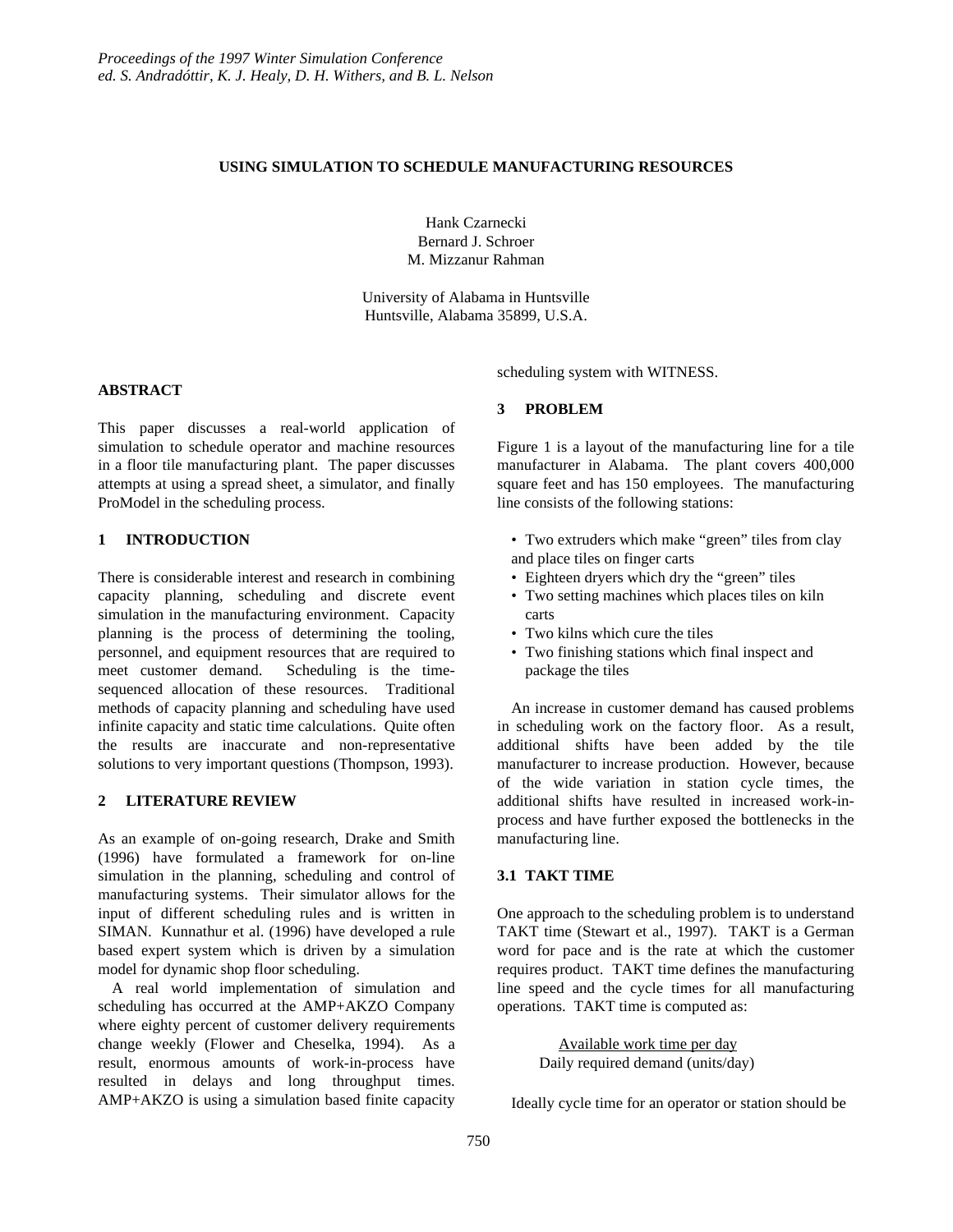

Figure 1: Tile M anufacturing Facility

close to but not exceed TAKT time. If the cycle time is less than TAKT time, the operator can keep pace. If the cycle time is greater than TAKT time, the operator cannot keep pace. When the operator cannot keep pace, the available work time must be increased such as adding overtime or a second shift. If the available time cannot be increased, efforts must be made to eliminate wastes in the process or additional or faster equipment may be required to meet customer demand. When customer demand changes, it may be necessary to recalculate TAKT time and to reallocate operator tasks.

For example, Figure 2 gives the operator cycle times for a manufacturing line. The horizontal line is the TAKT time of 11 seconds/unit to meet customer demand. Operators A, C and D have a TAKT time less than eleven seconds and can meet demand. Operator B has a TAKT time greater than eleven seconds; therefore, this operator and consequently the plant cannot meet demand. One approach is to reallocate the work content among the operators so that each operator's work content equals or is slightly less than the TAKT time. A second approach is to look at the seven wastes of manufacturing, to evaluate the operations and operators, and to identify opportunities for improvement which would reduce cycle times. The seven wastes of manufacturing are waste of overproduction, waste of waiting, waste of transportation, waste of processing, waste of inventory, waste of motion, and waste of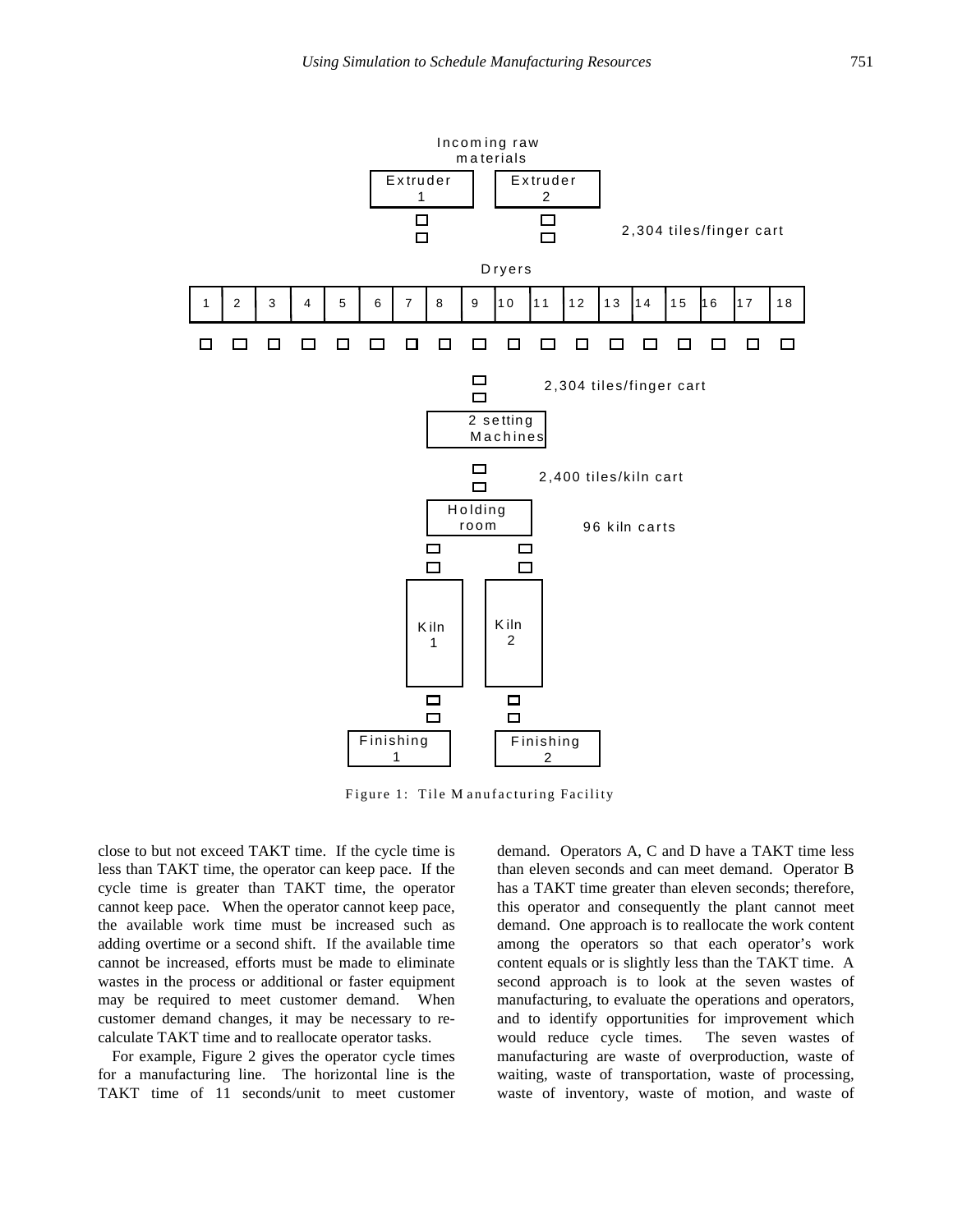making defective items (Ohno, 1988).



Figure 2: Operator Work Content

### **3.2 Approach**

There were several solutions available to the floor tile manufacturer. One solution, and generally the most expensive solution, is to purchase additional machines for those stations causing the bottlenecks. Another solution is to schedule more hours, if available, for those stations causing the bottlenecks. The latter solution requires either working overtime or hiring additional operators for a second and or third shift.

Management selected the station scheduling option over purchasing additional equipment. The first attempt to scheduling was the development of a spread sheet to analyze the various station schedules. Although the spread sheet did provide an answer, the spread sheet lacks the flexibility to rapidly modify the schedule based on a change in customer demand.

The second attempt to scheduling was a call by the tile manufacturer to the NASA Marshall Space Flight Center's (MSFC) Technology Transfer Office in Huntsville, Alabama. MSFC provided a copy of the Modular Manufacturing Simulator (MMS) which was developed by the University of Alabama in Huntsville (Schroer, et. al., 1996). The MMS is a simulator for designing and analyzing manufacturing lines. MSFC also referred the manufacturer to UAH for further assistance. After several calls, a simulation model was developed using the MMS that provided management with much needed information on the maximum capacity of the line. However, the MMS could not provide production statistics as a function of a specific station schedule.

The third attempt to scheduling was a follow-up call

by the manufacturer to the Region 1 Center of the Manufacturing Extension Program at the University of Alabama in Huntsville. Staff at the Center developed a simulation model of the manufacturing line using ProModel. ProModel was selected because of a feature that allows the input of a schedule for each station in one minute intervals of the day and by day of week. Therefore, it was possible to quickly evaluate the impact of a new schedule on production.

# **4 MANUFACTURING LINE**

The operational characteristics of the manufacturing line in Figure 1 are given in Table 1. Tile is moved on carts between the stations. Finger carts, used for the extruders, dryers and for input to the setting machines, have a capacity of 2,304 tiles. From the setting machines through finishing, tiles are placed on kiln carts with a capacity of 2,400 tiles per cart.

Table 1: Operational Characteristics

| Station   | Number of | Capacity       | Cycle time      |
|-----------|-----------|----------------|-----------------|
|           | Machines  |                |                 |
| Extruder  | 2         |                | 64 tiles/minute |
| Dryer     | 18        | 7 finger carts |                 |
|           |           | per dryer      | 36 hours        |
| Setting   | 2         |                | 64 tiles/minute |
| Holding   | 1         | 96 kiln carts  |                 |
| Kiln      | 2.        | 30 kiln carts  | 23 hours        |
| Finishing | 2         |                | 80 tiles/minute |

Because of the increased customer demand, management's objective was to maximize throughput through the line while minimizing direct labor hours per type of machine. Sine the dryers and kilns run continuously, management determined that these stations must be staffed continuously. Therefore, schedules only had to be determined for the extruders, setting and finishing stations.

Using the results from the Modular Manufacturing Simulator, TAKT time was set at 31.3 minutes, which equates to 322 kiln carts per week with 10,080 available minutes. Figure 3 gives the cycle times for each station compared to TAKT time. Downtown ranged from 15 to 40 percent and included changeovers, scheduled and unscheduled maintenance, and waiting for materials for the extruding, setting, and finishing stations ranged from 15 to 40 percent. The manufacturer's strategy to meet TAKT time was to reduce the available hours on the extruding, setting and finishing stations.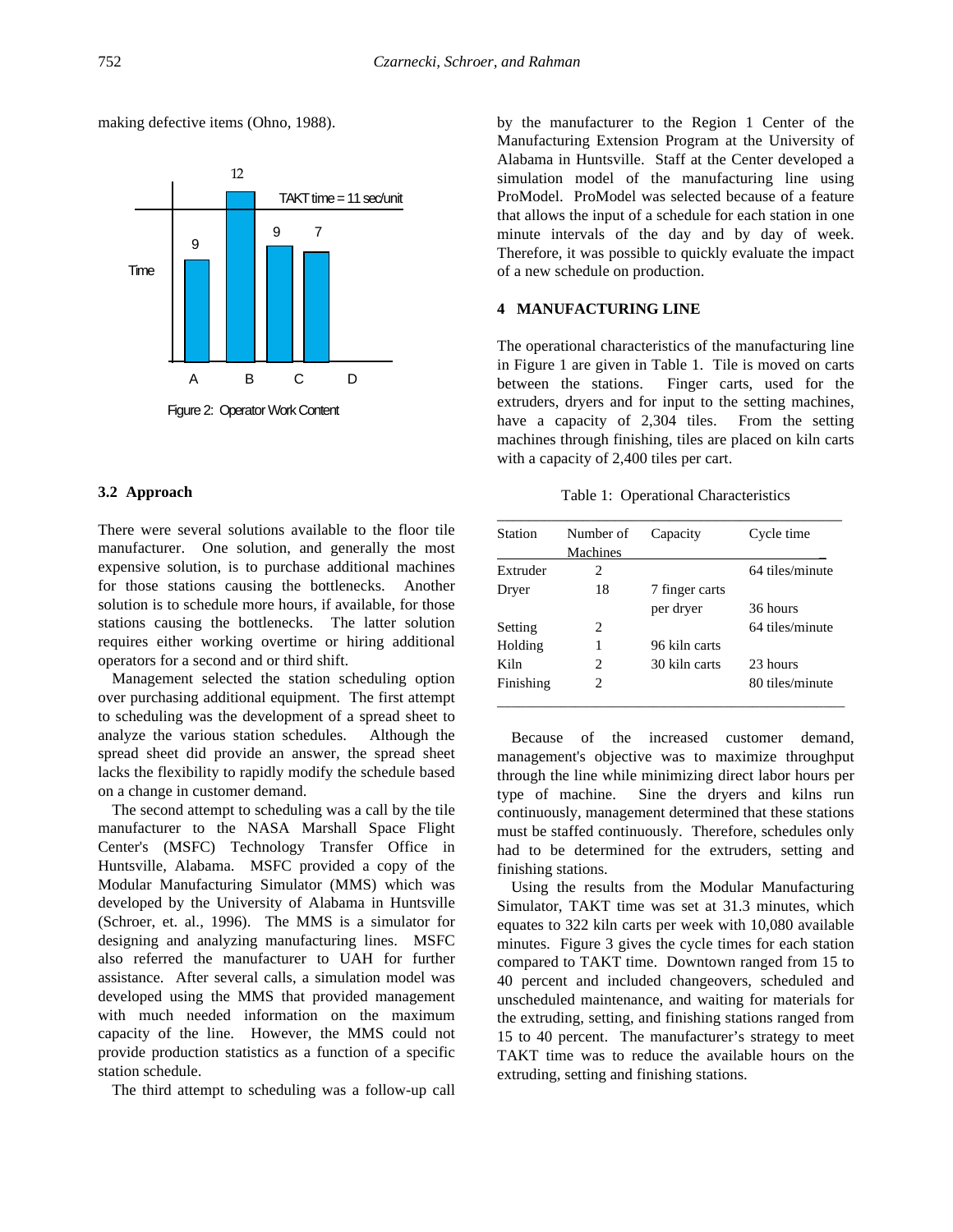

Figure 3: Cycle Times For Operations

# **5 SIMULATION MODEL**

The Modular Manufacturing Simulator was used to approximate the maximum throughput of 322 kiln carts per week. This was verified using an unconstrained simulation without shifts and downtime. Operations prior to the extruders included the delivery of clay and processing through the crushers. There was sufficient capacity and WIP to ensure a constant supply of clay to the extruders.

 The basic logic of the simulation model is given in Figure 4. Schedules are defined for each of the stations. The schedules can be defined to one minute intervals. The schedules are then entered into the simulation model along with the parameters of the manufacturing line. Next the model is executed and the results analyzed. The schedules can then be modified and the model run again. Ten replications were made with a warm-up period of one week and was run for a one week planning horizon.

A more detailed description of the simulation model is given in Figure 5. No downtime or shifts were associated with the kilns, therefore the capacity and cycle time for the kilns determined the throughput for the line. The finishing operation has excess capacity that could be scheduled to process all of the tile from the kiln without impacting throughput. Thus, the simulation model was decomposed into how to optimally schedule the extruders and setting operations to maximize throughput.

Iterations were made to the schedule for the extruders while holding the schedule for the setting machine constant to determine the minimum number of hours needed to maximize throughput for the line while at the same time maintaining a constant supply of kiln carts in the holding area. Figure 6 contains the average throughput and holding area content as a function of various schedules for the extruders. Management chose the schedules which had a throughput of 322 kiln carts. This was the schedule of 133 hours or more. From these schedules the contents of the holding area remained constant. Since the model was initialized with 30 kiln carts in the holding area, the schedule of 133 hours maintained the 30 kiln carts.

Once a schedule was determined for the extruders, the same methodology was used for the setting station. Figure 7 contains the average throughput and holding area content as a function of various schedules for the setting machines. The schedule of 137 hours maintained the 30 kiln carts.

Figures 8 and 9 contain the optimum schedules for the extruders and the setting stations which maintained the desired 30 kiln carts in the holding area. The schedules are by hour of day for a seven day work week. The white boxes in the figures are nonscheduled work time. The black boxes are break time. The light gray boxes are the work times. These schedules were the input to the simulation to determine production.

#### **6 CONCLUSIONS**

In summary, the following conclusions are made:

• The manufacturing plant had sufficient capacity to meet customer demand.

**•** The simulation provided management with the schedule and hours required at each station to achieve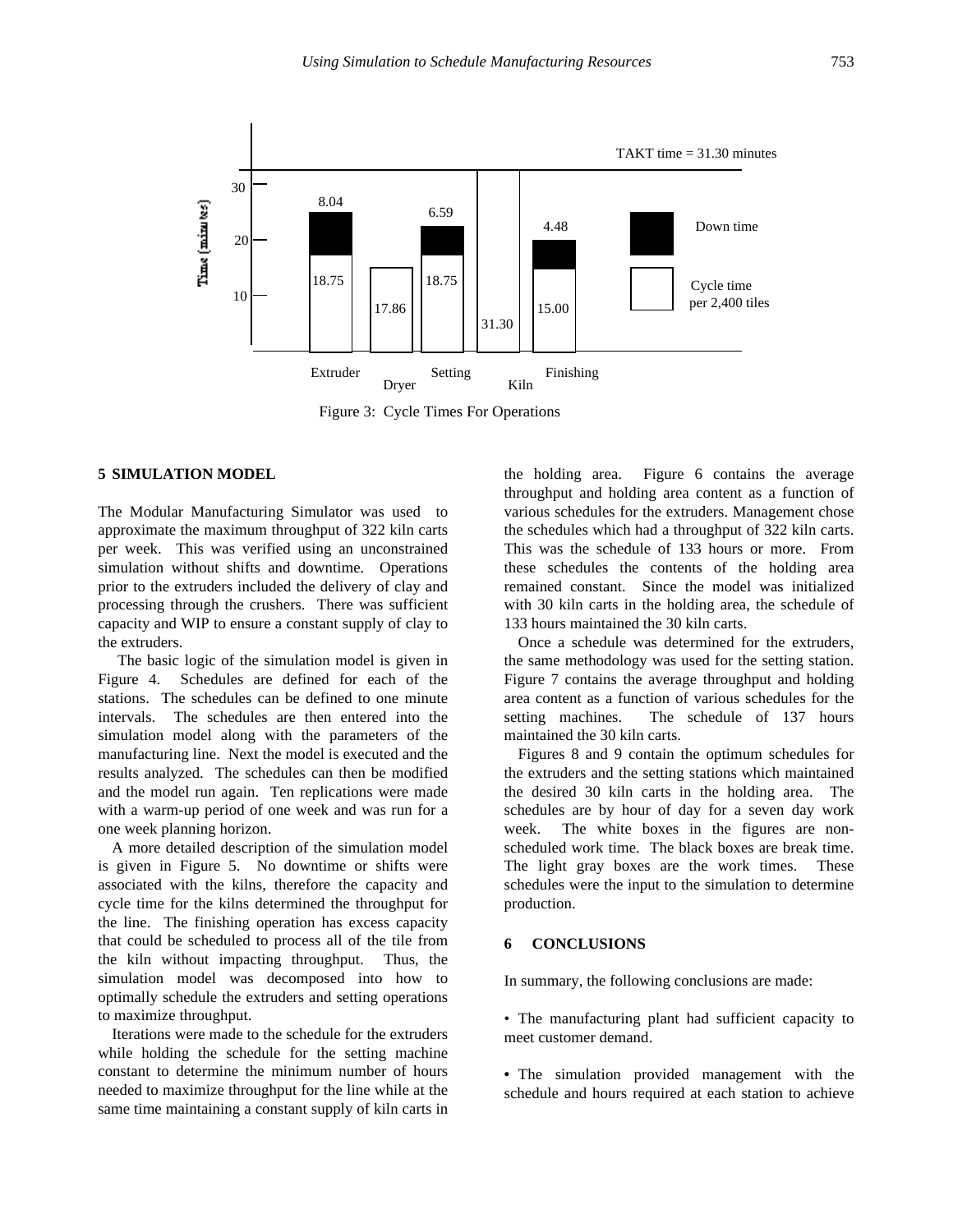maximum tile throughput.

• Using the simulation model, management can now plan for preventive maintenance. Also, management can adjust to daily fluctuations in customer demand through the use of overtime.

• The ProModel feature of defining station specific schedules was ideally suited for the floor tile manufacturer's scheduling problem. By varying the station schedules it was possible to obtain a schedule which met customer demand and minimized labor.

• The simulation model was written and operational in eight hours.

• Staff from the manufacturer visited UAH Manufacturing Extension Center and were trained in the use of the model in six hours.



Figure 4: Overview of Simulation Model



Figure 5: Detailed Simulation Model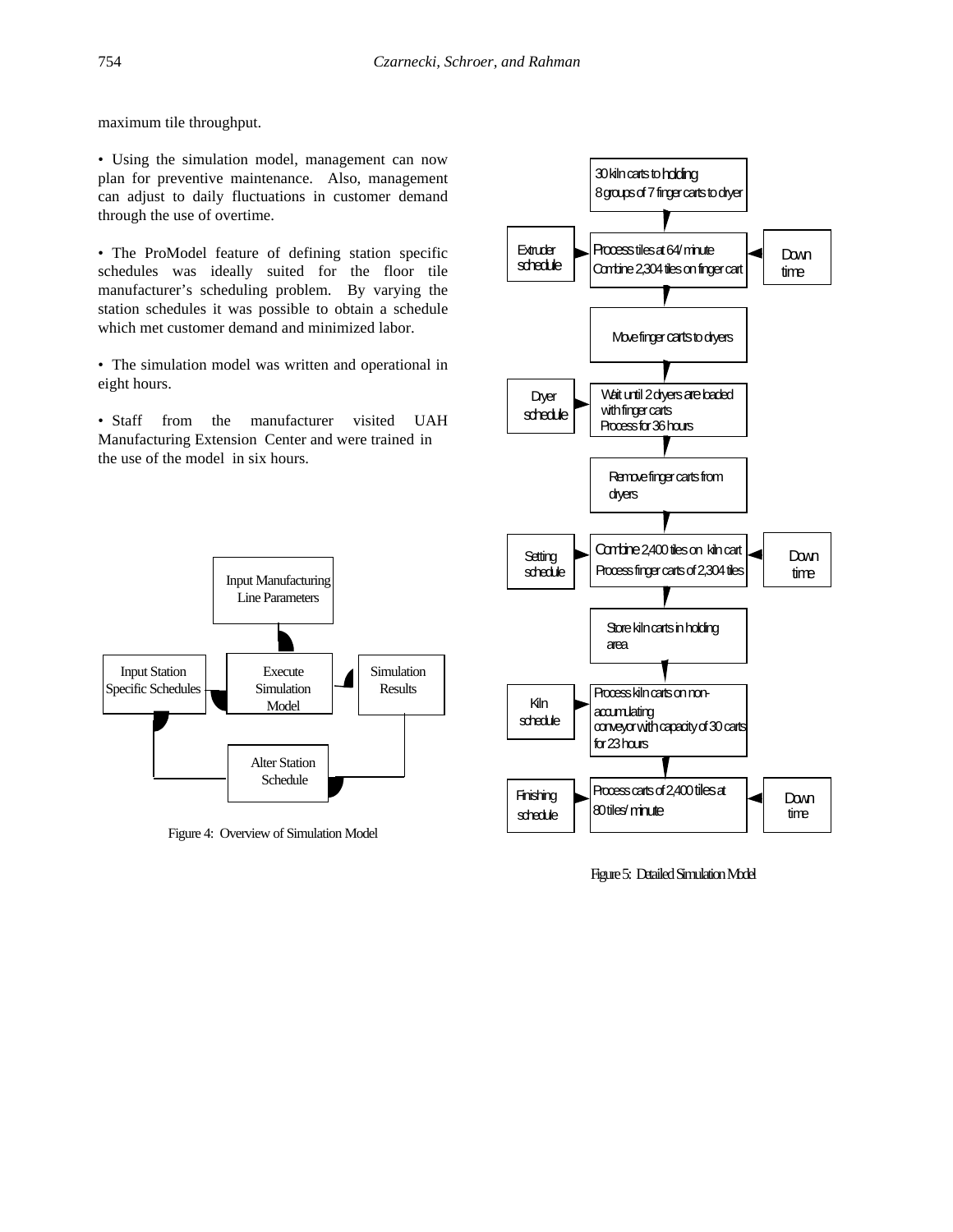

Figure 6: Average Throughput And Average Holding Area Content V ersus Extruder



Figure 7: Average Throughput And Average Holding Area Content Versus Setting Hours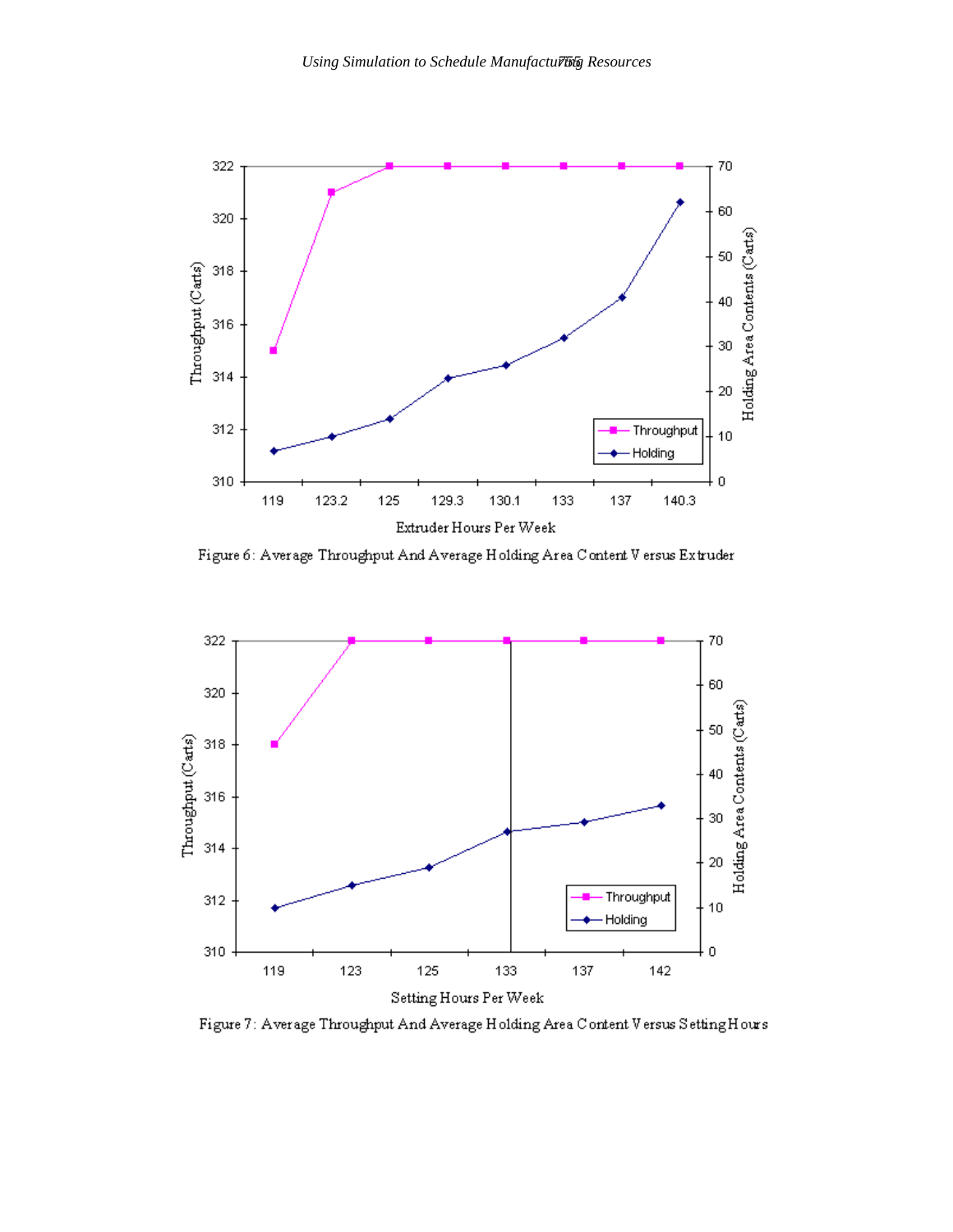





Figure 9: Optimum Schedule For The Setting Stations